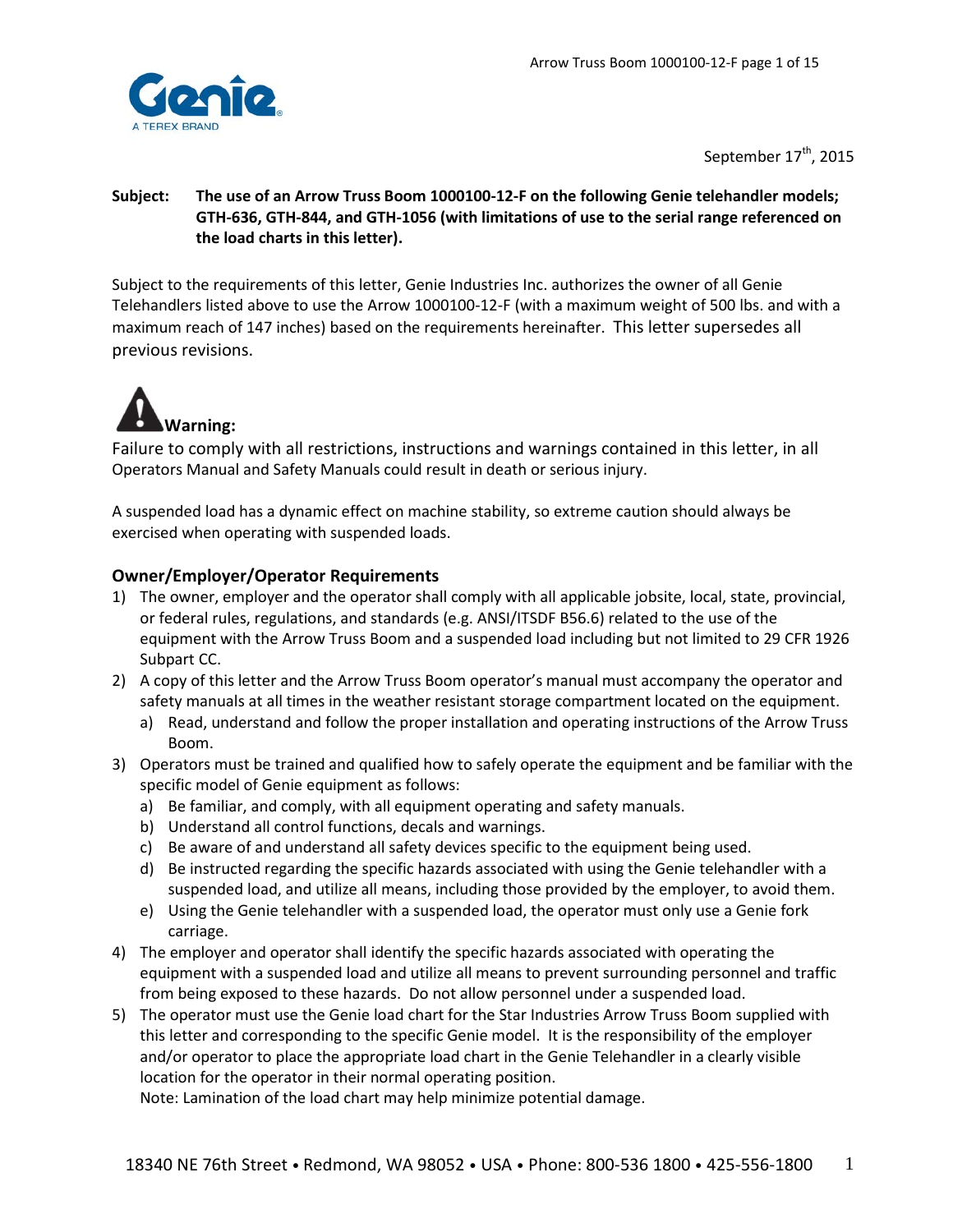

### **Specific Training**

- 1) The employer shall provide any additional training to the operator, and other personnel, that's deemed necessary to safely operate the Genie telehandler with a suspended load, which may include but not be limited to the following:
	- a) Setup
		- i) If the telehandler has a hydraulic powered fork carriage:
			- (1) Verify that the fork carriage is reset to 0 degrees rotation on its pivot axis.
			- (2) Turn off the telehandler and disable the hydraulic power to the attachment by disconnecting the hydraulic couplers to the attachment.
		- ii) Position both forks equally from the centerline of the fork carriage such that the load center of the attachment is on center with the fork carriage and boom.
		- iii) Secure the attachment to the forks and fork carriage per the manufacturer's instructions.
	- b) Rigging
		- i) A qualified rigger shall determine the most appropriate rigging equipment, and methods, for properly secure the load such that unintentional unhooking or displacement of the load or rigging is avoided.
		- ii) All rigging shall be approved, and in proper working condition, by the employer prior to lifting.
		- iii) Suspend the load in a position to help minimize potential swinging.
		- iv) If possible, position the load in a manner that will help minimize the exposed surface area to wind.
	- c) Signal person
		- i) A signal person must be provided in each of the following situations
			- (1) The point of operation, meaning the load travel or the area near or at load placement, is not in full view of the operator.
			- (2) When the equipment is traveling, the view in the direction of travel is obstructed.
			- (3) Due to site specific safety concerns, either the operator or the person handling the load determines that it is necessary.
		- ii) The signals used (hand, voice, audible, or new), and means of transmitting the signals to the operator (such as direct line of sight, video, radio, etc.), must be appropriate for the site conditions.
		- iii) When using hand signals, the Standard Method must be used (see Appendix A of 1926 Subpart CC). Exception: Where use of the Standard Method for hand signals is infeasible, or where an operation or use of an attachment is not covered in the Standard Method, nonstandard hand signals may be used in accordance with paragraph (c)(2) of 1926.1419.
	- d) Lifting
		- i) Only lift a suspended load from the designated hook position shown on the load charts.
		- ii) Do not leave the controls while the load is suspended except when a competent person determines it is safe to do so.
			- (1) Competent person means one who is capable of identifying existing and predictable hazards in the surroundings or working conditions which are unsanitary, hazardous, or dangerous to employees, and who has authorization to take prompt corrective measures to eliminate them.
		- iii) Only lift the load when the telehandler is on firm level ground.
		- iv) Do not operate the machine while people are under a suspended load. If people are approaching an elevated load, immediately inform them to evacuate the area.
		- v) All movements of the load must be accomplished at lowest possible speed.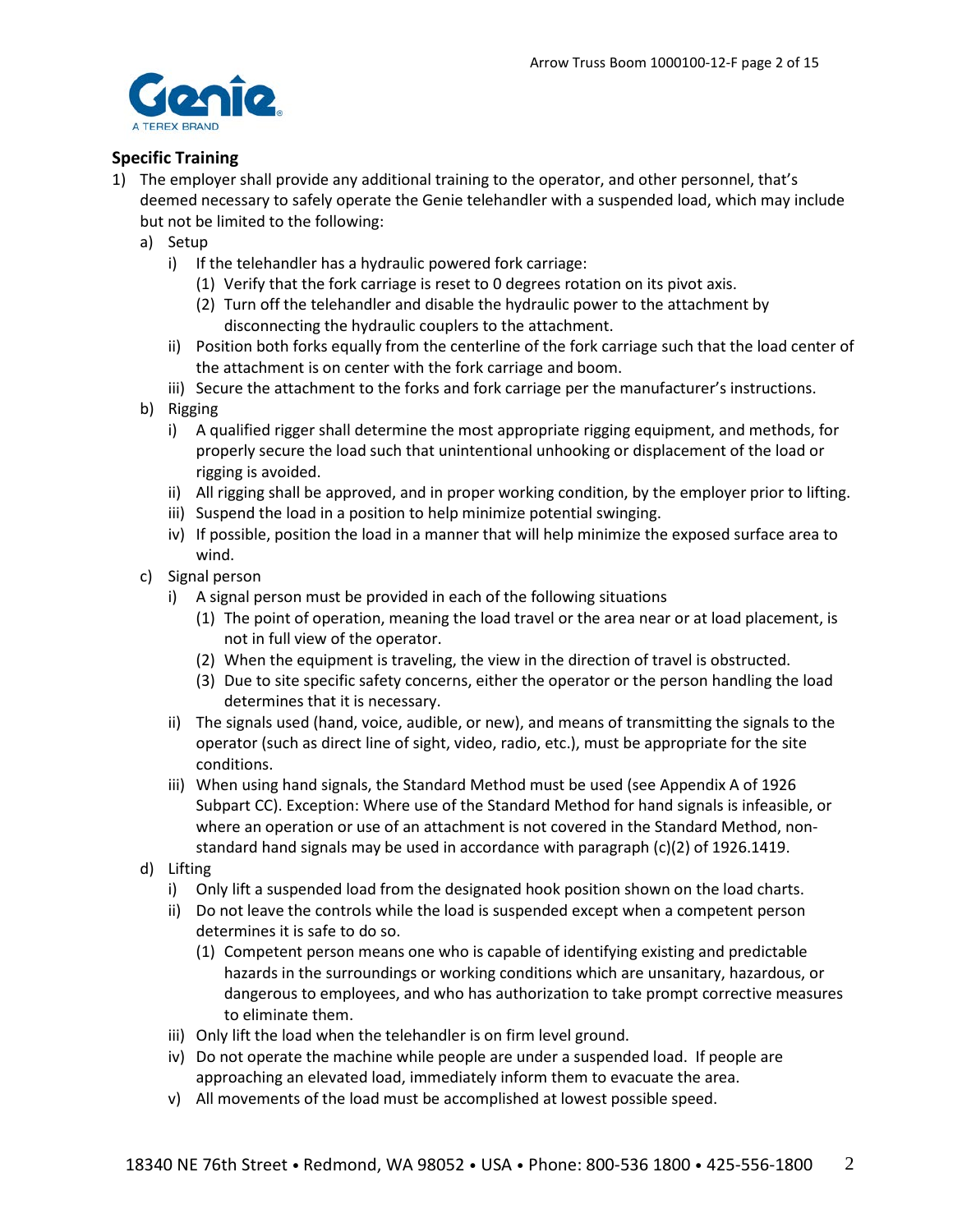

- vi) Do not lift loads in windy conditions that will result in the movement of the load out of the booms centerline.
- vii) Level the telehandler before lifting the load.
- viii) Deploy stabilizers, if equipped, prior to picking or placing the suspended load.
- ix) Do not tilt the forks forward from the tilted back position with a suspended load.
- x) Use guide ropes or tag lines by qualified personnel to help control the load and prevent it from swinging.
- xi) Do not attempt to use the telehandler frame-leveling to compensate for a swinging load.
- xii) Never drag the load.
- xiii) Do not try to move fixed or obstructed loads.
- xiv) Only lift a load vertically; do not pull a load horizontally as it could cause excessive swinging of the load.
- xv) Do not attempt to lift a trailer off of the ground.
- e) Visibility
	- i) When visibility is or could be obstructed, the operator shall use alternative/additional means to safely transport the load.
		- (1) Use of additional personnel to direct the operator in his movements as well as surrounding ground traffic.
- f) Travel
	- i) A competent person shall supervise the operation, and determine if it is necessary to reduce rated capacity, and make a determination regarding load position, boom location, ground support, travel route, overhead obstructions, and speed of movement necessary to ensure safety.
	- ii) Speed shall be limited by any conditions that could cause any unexpected movement of the load, or jeopardize the safe transport of the load.
	- iii) The telehandler boom shall be retracted and lowered as much as possible.
	- iv) The load shall be transported as low to the ground as practical.
	- v) Only travel on solid surfaces.
	- vi) Start, travel, turn and stop slowly to prevent the load from becoming unstable or swing.
	- vii) Do not exceed walking speed with a load.
	- viii) Do not use any controls to re-positioning the load when traveling. Come to a gradual and complete stop before attempting to re-position the load.
	- ix) Be aware of the increased turning radii and avoid any potential collisions.

## **Use Requirements/Considerations**

- 1) This approval only applies for the primary intended purpose and use of the Genie telehandler, as defined by ANSI/ITSDF B56.6 and CSA B335.
- 2) Rigging shall comply with applicable ASME rigging standards (ex: B31.9, B30.26)
- 3) The combined load center shall be located approximately on the center line of the telehandler boom.
- 4) The additional weight of the rigging, the load, the hitch adapter, and the position of the combined load center, shall be taken into consideration and be deducted from the load chart capacity allowance prior to lifting.
- 5) The maximum load capacities referenced on the Genie load charts or the attachment shall not be exceeded.
- 6) Always properly secure the attachment prior to use such that any movement of the attachment is minimized during use and that the rear of the attachment is against the fork.
- 7) Arrow Material Handling Products is responsible for the attachment:
	- a) Design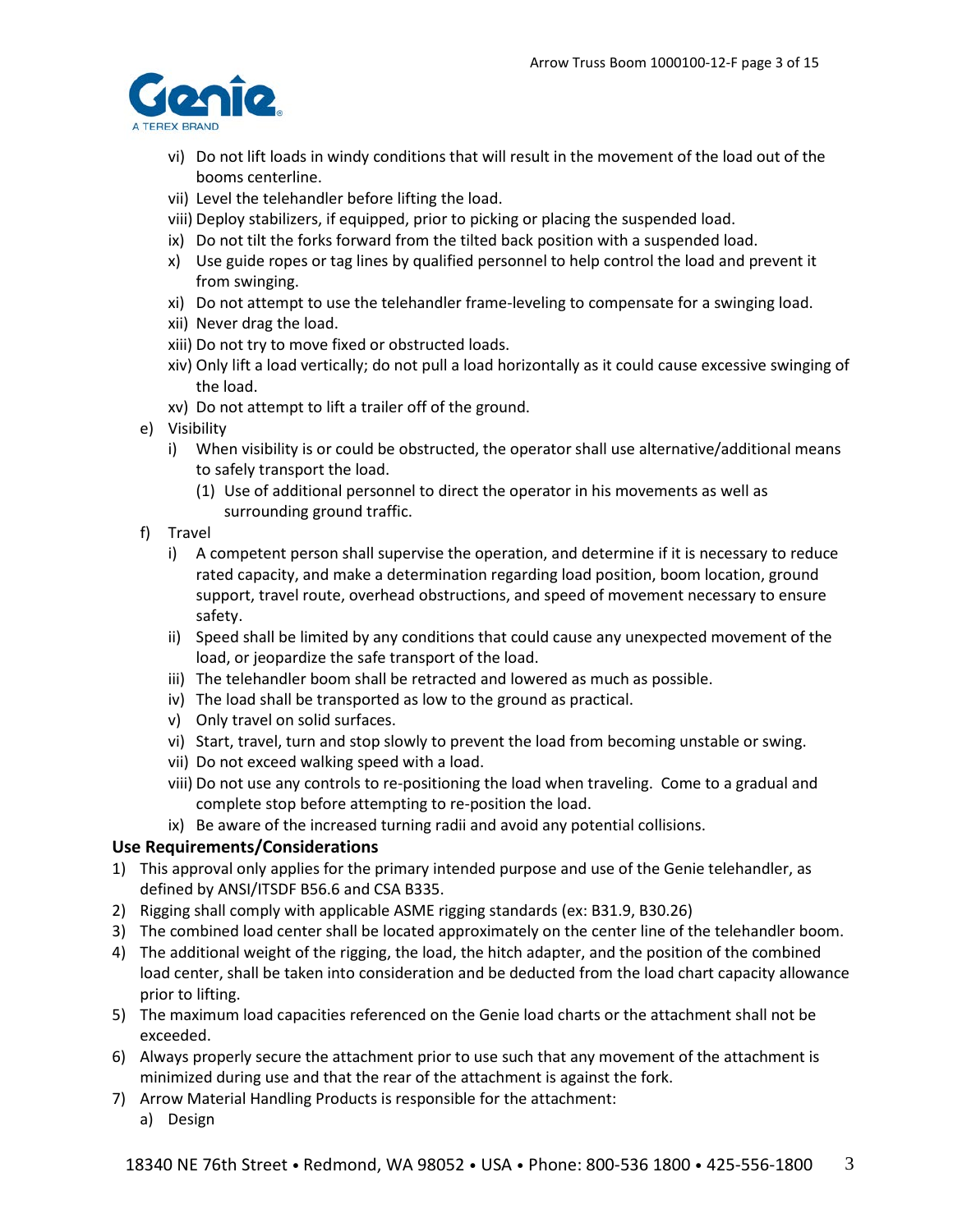

- b) Fabrication
- c) Workmanship
- d) Structural integrity
- e) Fit and function
- f) Overall quality
- g) Any operating and safety instructions specific to the attachment
- h) Clearly marking the attachment in accordance with ANSI/ITSDF B56.6

In consideration for Genie's authorization herein, the equipment owner hereby agrees to indemnify and hold harmless Genie Industries Inc. and its parent and affiliated companies against any and all liability, claims, suits, losses, costs and legal fees caused by, arising out of, or resulting from the approved modification/application of the Genie equipment; any negligent act in the operation of the equipment by the owner, user and/or operator; the failure to comply with the criteria set forth in this letter related to the modification/application; the design, manufacture and installation of any modification; the safety rules and operating instructions in the Operator's Manual; the design and placement of any safety decals; the operation of the equipment by the owner, user and/or operator; and any negligent act or omission related to the equipment, its use or its modification.

# **BY PROCEEDING WITH THE APPLICATION AUTHORIZED HEREIN, YOU AGREE TO THE CONTENTS OF THIS LETTER AND ITS CONDITIONS. IF YOU DO NOT AGREE, DO NOT PROCEED WITH THE PROPOSED MODIFICATION/APPLICATION.**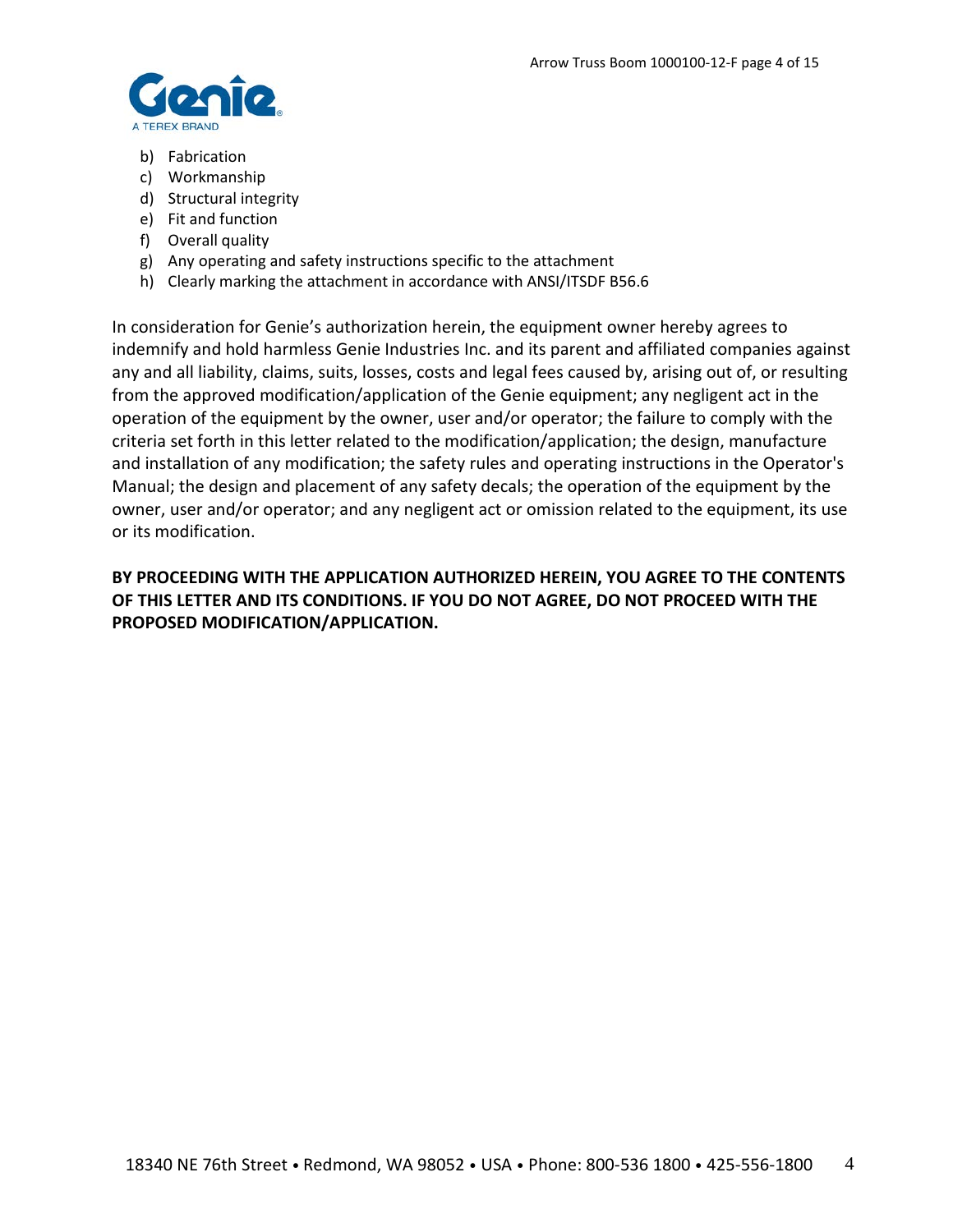

### **GTH636 Load Chart Serial No. GTH0614H-10001 and following GTH0615E-10001 and following for**

**Arrow Truss Boom 1000100-12-F**

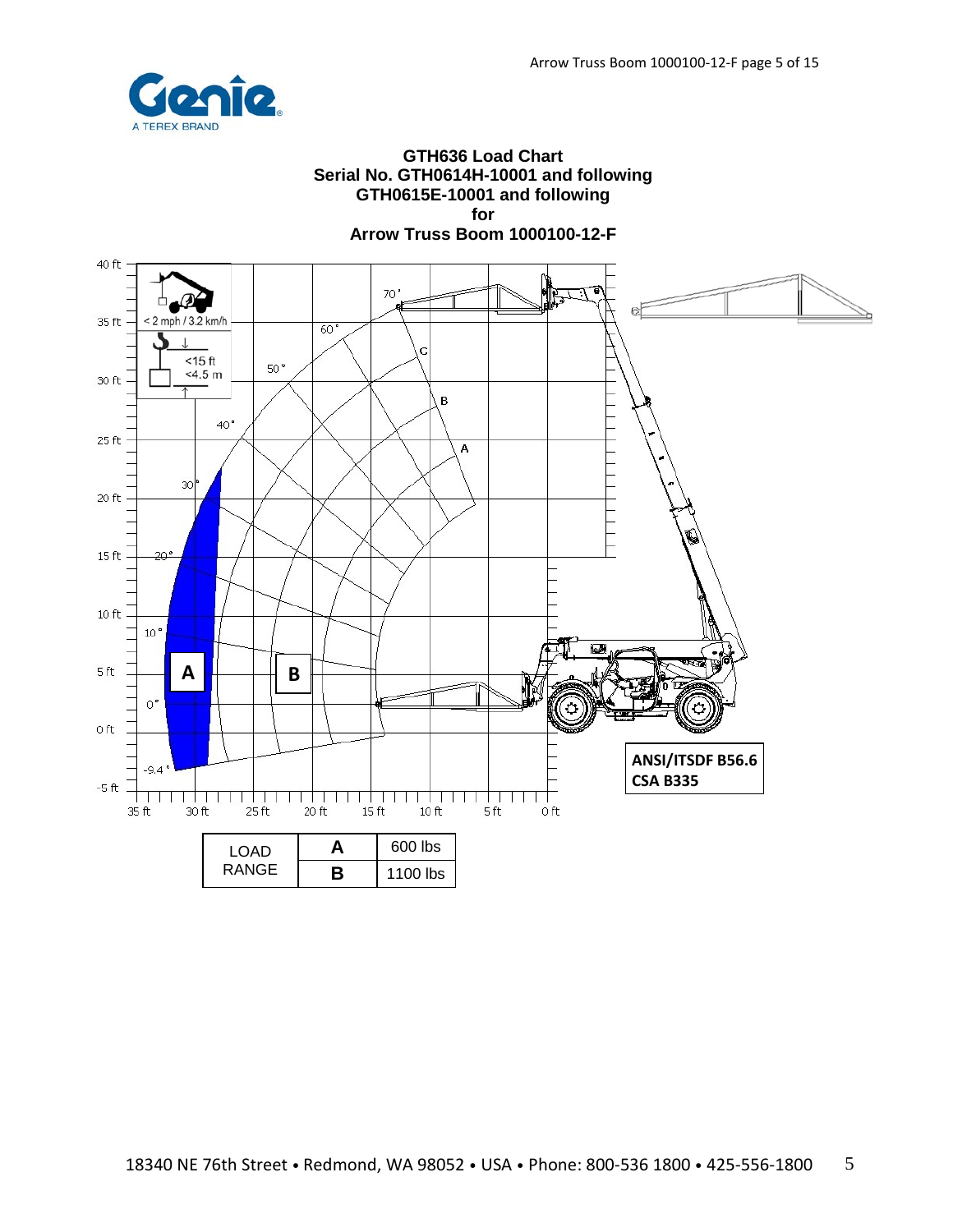

#### **GTH844 Load Chart Serial No. GTH0813-16606 and following for Arrow Truss Boom 1000100-12-F**

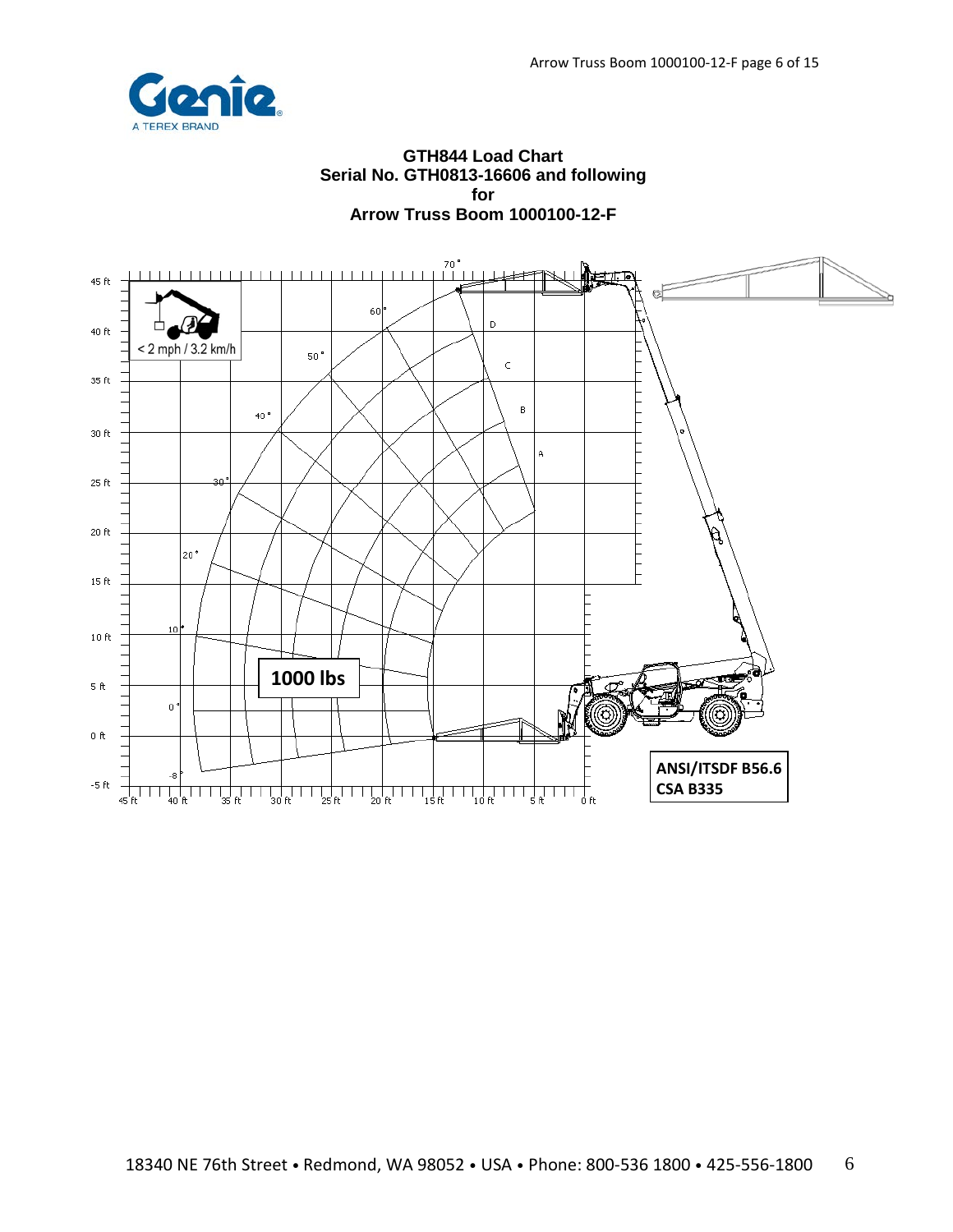

#### **GTH1056 Stabilizer Up Load Chart with Serial No. GTH1014E-10001 and following GTH1012-16292 and following for**

**Arrow Truss Boom 1000100-12-F**